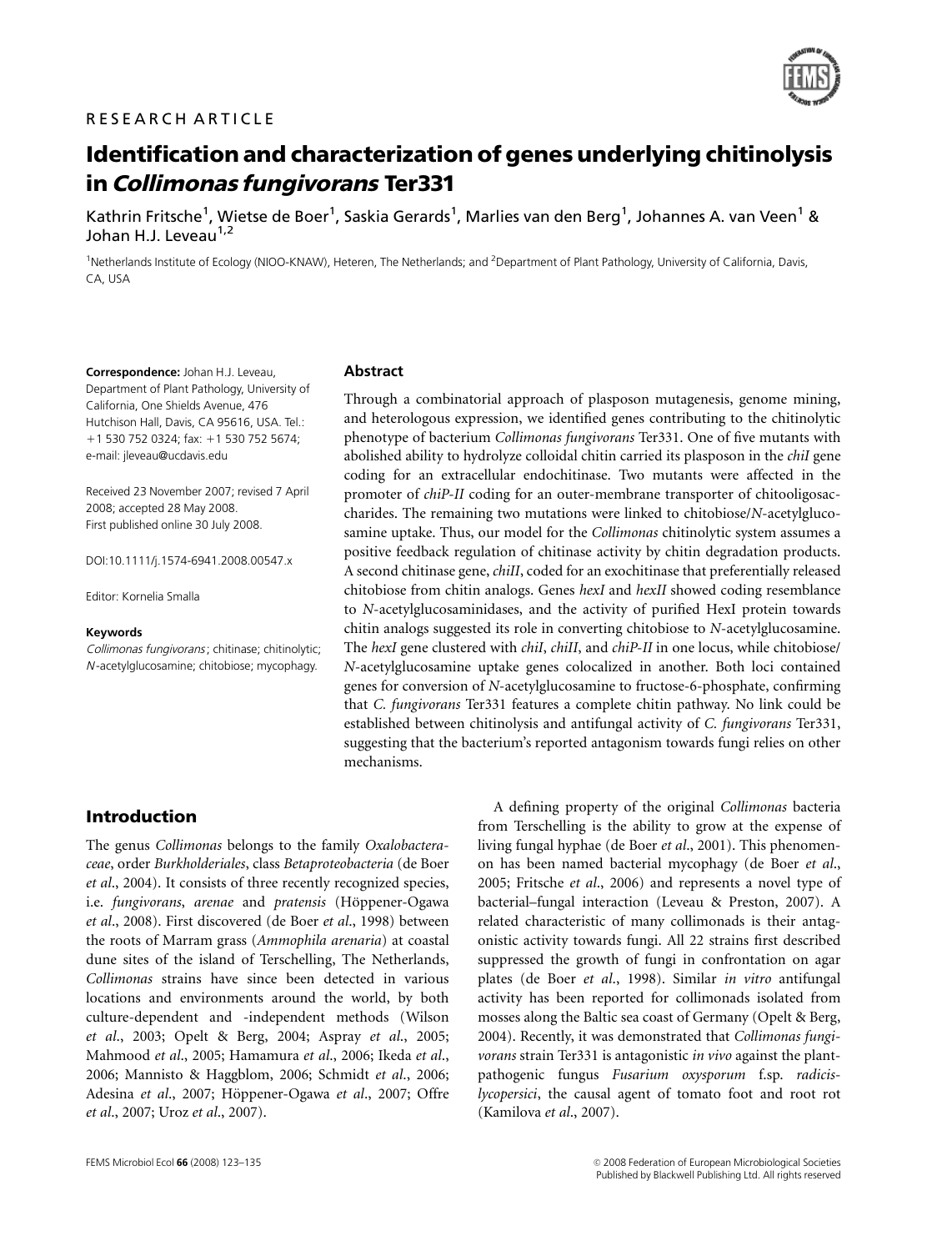Another shared characteristic of most Collimonas bacteria is the ability to hydrolyze chitin, the  $\beta(1 \rightarrow 4)$  linear homopolymer of N-acetylglucosamine (GlcNAc). The original collimonads from Terschelling were all isolated as CFUs capable of halo formation on water–agar plates containing colloidal chitin (de Boer et al., 1998). Similarly, chitinolytic bacteria recovered from different soils in the Netherlands were identified as belonging to the Collimonas genus (Höppener-Ogawa et al., 2007). The ability to hydrolyze chitin is not a delimiting property of collimonads, as nonchitinolytic strains have also been reported. For example, out of 14 Finnish Lapland soil isolates that were first identified as Collimonas strains and subsequently tested for chitinolytic activity, three scored negative (Mannisto & Haggblom, 2006). It is worth noting, however, that chitinolysis by Collimonas species varies with medium composition: for example, it was shown for some strains that the presence of glucose or tryptic soy broth inhibited halo formation (de Boer et al., 1998; Höppener-Ogawa et al., 2007).

It was suggested (de Boer et al., 1998) that the chitinolytic activity of Collimonas is linked to its antifungal properties. Chitin is a major structural component of most fungi, and in several other cases, bacterial chitinase activity has been linked to antifungal properties (Chernin et al., 1995; Kobayashi et al., 2002; Chang et al., 2003; Dahiya et al., 2005). Chitinolysis has also been implemented in Collimonas mycophagy based on the observation that the chitinase inhibitor allosamidin reduced the proliferation of Collimonas on fungal substrates (de Boer et al., 2001).

Our long-term goal is to understand in greater detail the biology and ecology of bacteria belonging to the genus Collimonas, specifically with regard to their interactions with fungi. A proper understanding of the role of chitinolysis in these interactions requires an insight into the genes that contribute to this phenotype. In this study, we present a characterization of the chitinolytic system of C. fungivorans Ter331 through a combinatorial approach involving lossof-function mutants, genome mining, and heterologous expression and activity of candidate genes.

## Materials and methods

#### Bacterial strains and culture conditions

The phylogeny (de Boer et al., 2004), antifungal and chitinolytic properties (de Boer et al., 1998), and mycophagous character (de Boer et al., 2001) of C. fungivorans strain Ter331 have been described previously, as has the construction and screening of a plasposon mutant library (Leveau et al., 2006). Three nonchitinolytic mutants 17H10, 18D9, and 23B7 and their plasposon insertion sites have been reported elsewhere (Leveau et al., 2006). In this study, we identified two more mutants with reduced ability to form haloes on 2% agar plates supplemented with 2 g colloidal chitin, 0.1 g yeast agar, 1 g  $KH_2PO_4$ , and 5 g NaCl L<sup>-1</sup>. All five mutants grew as well on these plates as the wild-type strain, i.e. chitinolysis was not required for growth. DNA sequences flanking the plasposon insertion sites in the two newly identified mutants were determined as described previously (Leveau et al., 2006). Collimonas fungivorans Ter331 and its nonchitinolytic mutants were maintained on King's B (KB). Where appropriate, kanamycin was added to a final concentration of 50  $\mu$ g mL<sup>-1</sup>. The antifungal properties of nonchitinolytic mutants of C. fungivorans Ter331 were compared with those of the wild-type strain in plate confrontation assays as described previously (de Boer et al., 1998) using Fusarium culmorum, Cladosporium sp. and Trichosporon guehoae as target fungi.

#### Insertional inactivation of the *chil* gene

A 1095-bp DNA fragment of the chiI gene was amplified by PCR using the Expand High Fidelity PCR System (Roche, Mannheim, Germany) and the primers 700f\_seq (5'-CACGGTCAGCTACAACGGCGTC-3') and QAer\_rev (5'-GAGATGAAGGCGTTGGTGAAG-3'). The 50-µL PCR reaction contained  $1 \times$  reaction buffer,  $1.5 \text{ mM } MgCl<sub>2</sub>$ ,  $200 \mu M$  dNTPs, 10 pmol of each primer, and  $0.75 \mu L$  DNA polymerase. The temperature profile was as follows:  $95^{\circ}$ C for 3 min and 25 cycles 95 °C for 30 s, 55 °C for 30 s, and 72  $\degree$ C for 60 s. During the last 15 cycles, the elongation time at 72 °C was increased by 5 s per cycle. Cycling was completed by a final elongation step at  $72^{\circ}$ C for 10 min. The PCR product was ligated into vector pCR4-TOPO (Invitrogen) and transformed into Escherichia coli Top10. The resulting plasmid pCR4chiI was isolated and introduced into C. fungivorans Ter331 by electroporation as described before (Kamilova et al., 2007) using a Gene Pulser Xcell Microbial System (Biorad, Veenendaal, the Netherlands). The ability of kanamycin-resistant transformants to form haloes was tested on chitin yeast agar containing 50 µg kanamycin mL $^{-1}$ . The single-crossover integration of pCR4chiI into the chromosomal DNA was verified using colony PCR.

#### Protein expression in E. coli and purification

Candidate genes for chitinase or N-acetylglucosaminidase were overexpressed in pASK-IBA5 or -3 (IBA, Goettingen, Germany) as Strep-tag II fusion proteins without (if applicable) their predicted signal peptide sequences in E. coli TOP10, following the instructions of the supplier. For this, specific tailed primers were designed with the PRIMERD'- SIGNER software (IBA) and used in a PCR reaction with C. fungivorans Ter331 genomic DNA as a template. The following primer pairs were used (tail in italics): ChiI-f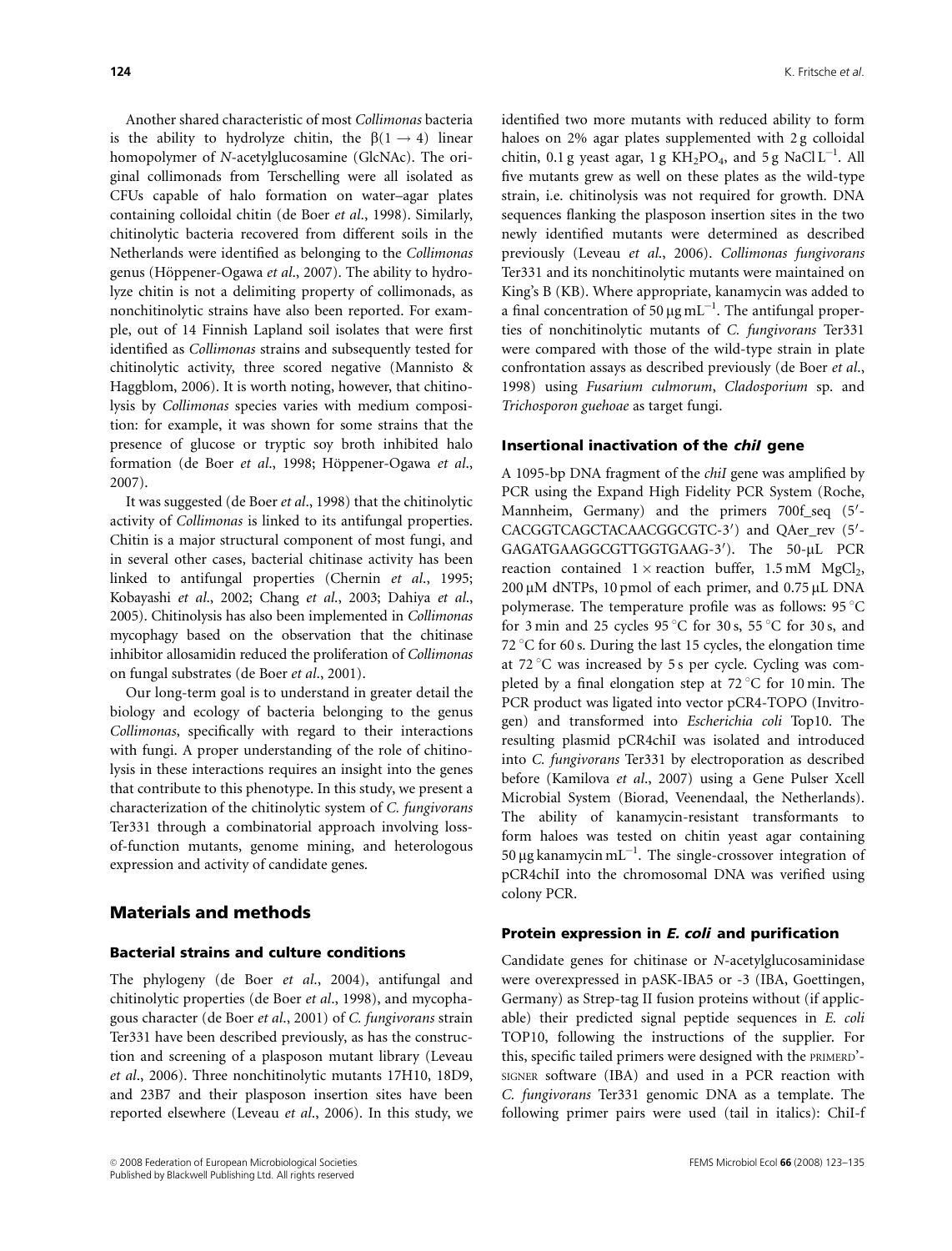(5'-ATGGTAGGTCTCAAATGAGCCCCCTGATAGCAGCGAG C-3'), ChiI-r (5'-ATGGTAGGTCTCAGCGCTCAGTCCCAGT TTCGAGATGAAGG-3<sup>0</sup> ), ChiII-f (5<sup>0</sup> -ATGGTAGGTCTCAGCG CCGCGCCCTATAAAGTAGTTGCTTAC-3'), ChiII-r (5'-ATG GTAGGTCTCATATCACCCTGCCCTTGCGATTCTACTA-3'), ChiIII-f (5'-ATGGTAGGTCTCAAATGCCTGCCATCTCCCAA AACCAGC-3'), ChiIII-r (5'-ATGGTAGGTCTCAGCGCTTTT GAGCGCAAGGATCTGCATCG-3'), HexI-f (5'-ATGGTAGG TCTCAAATGAGTAGCACCGATAGCAAATCCGA-3'), HexI-r (5'-ATGGTAGGTCTCAGCGCTTGTCAGTTGCCGCTGTGGG CG-3'), HexII-f (5'-ATGGTAGGTCTCAAATGAGCAGTGAGA CTCACACGAAAAAA-3'), and HexII-r (5'-ATGGTAGGTCT CAGCGCTCAGCAGCCTTGCACCAGCG-3'). PCR amplification was carried out using the Expand High Fidelity PCR System (Roche) in 50 µL containing  $1 \times$  reaction buffer,  $2.5 \text{ mM } MgCl<sub>2</sub>$ ,  $200 \mu \text{M } dNTPs$ ,  $40 \text{ pmol }$  of each primer, and  $0.8 \mu L$  DNA polymerase. For the amplification of hexI, dimethyl sulfoxide (DMSO) was added to the reaction mix at a final concentration of 3%. Thermal cycling included an initial denaturation step of 95 $\degree$ C for 3 min, followed by 30 cycles of denaturation at 95 °C for 30 s, annealing at 66 °C (*chiI, chiII*), 64 °C (*chiIII, hexII*), or 63 °C (*hexI*) for 30 s, and elongation at 72  $\degree$ C for 60–90 s. The elongation time of the last 20 cycles was increased by 5 s per cycle. Cycling was completed by a final step at  $72^{\circ}$ C for 10 min. PCR products were digested with BsaI, ligated into pASK-IBA5 (chiII product) or pASK-IBA3 (chiI, chiIII, hexI, hexII products), and introduced into E. coli Top10. After chemical lysis of the E. coli cells, the proteins were purified with Strep-Tactin spin columns (IBA) following the recommended protocols. Extracts that were still viscous after an optional RNAse digestion step were diluted with 1 vol. buffer B before application onto the spin column. Sodium dodecyl sulfate (SDS) gel electrophoresis was performed on cell extracts of E. coli or on purified proteins using a MiniProtean 3 electrophoresis cell and ready gel precast Tris-HCl gels (Biorad). A broad-range protein marker (2–212 kDa, New England Biolabs, Beverly, MA) was used as a size standard. Proteins were stained with Biosafe Coomassie (Biorad).

#### Enzyme and protein assay

The glycohydrolase activity of cell extracts or purified proteins was measured using the chitin analogs 4-methylumbelliferyl-N-acetyl-b-D-glucosaminide (MU-NAG), 4-methylumbelliferyl-N,N'-diacetyl-β-D-chitobioside (MU-diNAG) and 4-methylumbelliferyl-β-D-N,N',N"-triacetylchitotrioside (MU-triNAG) (Sigma-Aldrich, Zwijndrecht, the Netherlands). In brief,  $10 \mu L$  of a protein extract and  $5 \mu L$  of each chitin analog (200  $\mu$ M, final concentration 10  $\mu$ M) were added to  $85-\mu L$  potassium phosphate buffer (100 mM, pH 6.5) and incubated at 30 °C for 45–75 min. After addition of 100- $\mu$ L ice-cold ethanol and 22.5  $\mu$ L Tris, fluorescence was detected using a 360/40-nm excitation filter and a 460/40-nm

emission filter on a Synergy HT1 plate reader (Biotek, Winooski, VT). A standard curve was prepared with 0–10 mM 4-methylumbelliferone (MU, Sigma-Aldrich). Protein content was determined using the Roti-Quant protein assay (Carl Roth, Karlsruhe, Germany). Glycohydrolase activity was expressed as pmol MU released per minute per microgram of protein.

#### Sequence analysis

The complete genome sequence of C. fungivorans Ter331 has been determined recently and its full analysis will be reported elsewhere (Leveau et al., unpublished data). Mining of the genome sequence was facilitated by the GenDB (Meyer et al., 2003) and RAST/SEED (Overbeek et al., 2005) genome annotation systems. Signal peptide sequences, transmembrane regions, and functional domains were predicted or confirmed using InterProScan (http:// www.ebi.ac.uk/InterProScan). Sequence similarity searches were performed using the basic local alignment search tool (BLAST) at the National Center for Biotechnology. Promoter searches were carried out using Softberry's BPROM (www. softberry.com).

## Results

Screening of a plasposon mutant library of C. fungivorans Ter331 (Leveau et al., 2006) revealed five unique clones (9G3, 17H10, 18D9, 21E8, and 23B7) with abolished ability to form haloes on water–yeast agar plates containing colloidal chitin. Mapping the DNA sequences that flanked the plasposon insertion sites onto the genome sequence of C. fungivorans Ter331 revealed that each of the five mutants was affected in one of two distinct loci on the genome, i.e. chi locus A (Fig. 1a) or B (Fig. 1b). The complete nucleotide sequence of both loci has been submitted to GenBank (accession numbers EU599185 and EU599184, respectively).

On the genome of C. fungivorans Ter331, we identified five candidate genes coding for chitinolytic activity (Table 1). Two of the three putative chitinase genes were located in close proximity to each other within a cluster of ORFs in chi locus A (Fig. 1a). Their predicted products ChiI and ChiII resembled chitinases belonging to the glycosyl hydrolase family 18 (Table 1). Both products featured a conserved catalytic activity domain (SXGG; GXDXDXE) (Watanabe et al., 1993) as well as a type-II N-terminal secretion signal. ChiI also contained a type-3 chitin-binding domain (ChtBD3) and a 20-aa proline/threonine-rich linker between ChtBD3 and the catalytic domain. Attempts to overexpress the chiI gene in E. coli in order to assess its product's activity towards chitin analogs (Table 2) were unsuccessful. In chitinolytic mutant 23B7, we identified a plasposon insertion in the predicted promoter region of the chiI gene (Fig. 2). By insertional inactivation of the chiI ORF by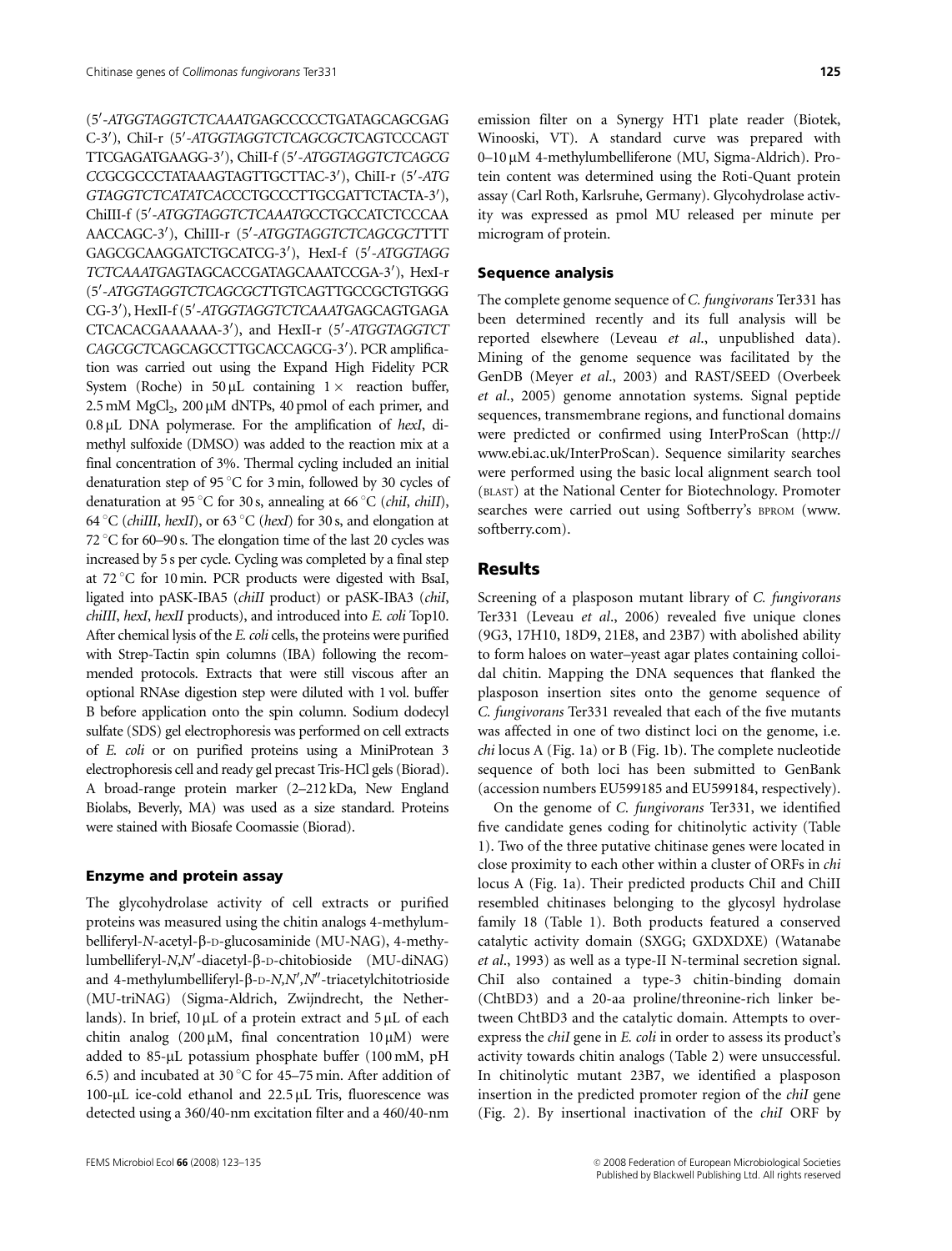

Fig. 1. Graphical representation of chi loci A (top) and B (bottom) of Collimonas fungivorans Ter331. ORFs are numbered and represented as arrows, with the proposed gene name, if applicable. In black (ORFs A1, A3, and A6) are those proposed to encode for chitinase or N-acetylglucosaminidase activity (Table 1). ORFs presumed to be contributing to the same function are given in the same background shading: transport of chitooligosaccharides across the outer membrane (densely stippled), transport of (GlcNAc)<sub>2</sub> across the inner membrane (diagonal stripes), and metabolism of GlcNAc (lightly stippled). The plasposon insertion sites in nonchitinolytic mutants 9G3, 17H10, 18D9, 21E8, and 23B7, as well as the site of inactivation in mutant *AchiI* (see Materials and methods) are indicated by black circles. The asterisk indicates the position of an in-frame stop codon in nagA1.

|  |  |  | <b>Table 1.</b> Predicted chitinase and <i>N</i> -acetylglucosaminidase genes of <i>Collimonas fungivorans</i> Ter331 |  |  |  |  |
|--|--|--|-----------------------------------------------------------------------------------------------------------------------|--|--|--|--|
|--|--|--|-----------------------------------------------------------------------------------------------------------------------|--|--|--|--|

| Gene<br>name | ORF name<br>(see Fig. 1a) | Size (aa/kDa)<br>of predicted<br>protein | Predicted function;<br>EC number (if<br>available) | Most similar protein; organism;<br>% identity/% similarity (length of<br>alignment in amino acids); accession<br>no. | Best experimental hit; organism;<br>% identity/% similarity (length of<br>alignment in amino acid); accession<br>no. |
|--------------|---------------------------|------------------------------------------|----------------------------------------------------|----------------------------------------------------------------------------------------------------------------------|----------------------------------------------------------------------------------------------------------------------|
| chil         | A <sub>1</sub>            | 414/42.7                                 | Chitinase:<br>3.2.1.14                             | Chitinase pCA8 ORF; Aeromonas sp.<br>10S24; 62/73 (392); BAA36459                                                    | Chitinase pCA8 ORF; Aeromonas sp.<br>10S24; 62/73 (392); BAA36459                                                    |
| chill        | A <sub>3</sub>            | 386/42.6                                 | Chitinase;<br>3.2.1.14                             | Catalytic domain chitinaseA1; Bacillus<br>circulans WI-12; 49/60 (422); P20533                                       | Catalytic domain chitinase A1; Bacillus<br>circulans WI-12; 49/60 (422); P20533                                      |
| chilll       | n/a                       | 216/24.0                                 | Chitinase/lytic<br>protein                         | Predicted family 19 chitinase;<br>Magnetospirillum gryphiswaldense<br>MSR-1; 53/67 (182); CAM74777                   | Lytic enzyme; Pseudomonas<br>aeruginosa; 49/62 (191); BAA83168                                                       |
| hexl         | A6                        | 521/55.5                                 | $\beta$ -N-Acetyl-<br>glucosaminidase;<br>3.2.1.52 | Probable glycosyl hydrolase family 3;<br>Chromobacterium violaceum; 54/68<br>(266): AAO57938                         | β-N-Acetylglucosaminidase;<br>Clostridium paraputrificum; 36/56<br>(292); BAC56177                                   |
| $hexII^*$    | n/a                       | 349/37.1                                 | $\beta$ -N-Acetyl-<br>glucosaminidase;<br>3.2.1.52 | β-N-Acetylglucosaminidase;<br>Minibacterium massiliensis; 74/84<br>(329); YP 001353065                               | β-N-Acetylglucosaminidase; Vibrio<br>furnissii; 43/57 (340); P96157                                                  |

GenBank accession number EU616822.

marker exchange, producing a Ter331 $\Delta$ *chiI* mutant, we confirmed that this gene is essential for halo formation on colloidal chitin (not shown). Based on these observations and on the fact that *chiI* seems to constitute a single-gene transcriptional unit, we hypothesize that ChiI is a major if not the sole contributor to chitinolysis by C. fungivorans Ter331.

The *chiII* gene product showed a high degree of identity (49%) to the catalytic domain of chitinase A1 from Bacillus circulans Wl-12 (Watanabe et al., 1990b, 1993). This chitinase has been shown to release predominantly  $N, N'$ diacetylchitobiose (GlcNAc)<sub>2</sub> from colloidal chitin (Watanabe et al., 1990a). We made a similar observation with ChiII protein that was overexpressed in E. coli (Fig. 3) and subsequently StrepTag-purified:  $MU-(GlcNAc)<sub>2</sub>$ , and to a lesser extent MU-(GlcNAc)<sub>3</sub>, were readily accepted as a substrate, whereas MU-GlcNAc was not (Table 2).

We identified a third putative chitinase gene (chiIII) elsewhere on the genome of C. fungivorans Ter331 (GenBank accession number EU616821). The amino acid sequence of its predicted product resembled glycosyl hydrolases from family 19, which includes chitinases (Table 1). It also showed significant homology (49% identity) to an enzyme in Pseudomonas aeruginosa that when overexpressed in E. coli or P. aeruginosa caused cell lysis following treatment with chloroform to allow access of the cytosolic enzyme to peptidoglycan in the periplasmic space (Nakayama et al., 2000). We overexpressed and purified the ChiIII protein (Fig. 3), but did not detect activity towards  $(MU-GlcNAc)_{1-3}$  substrates (Table 2). However, we did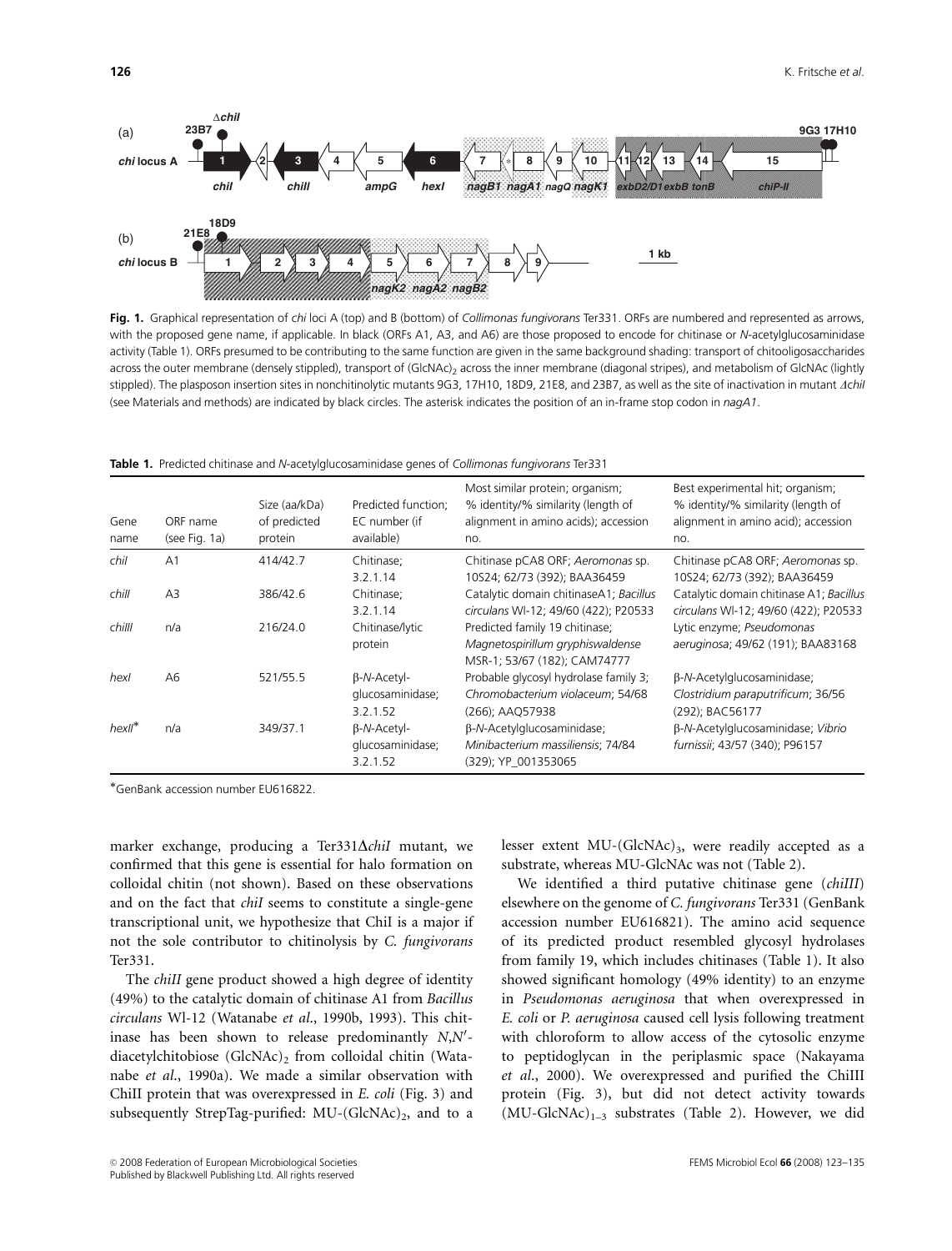| Gene<br>name | Type of StrepTag fusion  |                 | Activity* of purified protein towards |               |               |
|--------------|--------------------------|-----------------|---------------------------------------|---------------|---------------|
|              | overexpressed in E. coli | Purified        | MU-GIcNAc                             | $MU-(GICNAc)$ | $MU-(GICNAc)$ |
| chil         | C-terminal               | No <sup>1</sup> | -                                     | -             |               |
| chill        | N-terminal               | Yes             | < 0.7                                 | 25            | 1.8           |
| chilll       | C-terminal               | Yes             | < 0.1                                 | < 0.1         | < 0.1         |
| hexl         | C-terminal               | Yes             | 2.9                                   | 4.5           | 4.2           |
| hexll        | C-terminal               | No <sup>†</sup> | -                                     |               |               |

Table 2. Heterologously expressed Chi and Hex proteins and their activities towards chitin analogs

Expressed as the release of 4-methylumbelliferone (MU) in pmoles per minute per microgram of protein.

'No ChiI or HexII could be purified; corresponding *Escherichia coli* crude extracts showed no activity towards MU-(GlcNAc)<sub>2</sub>.



Fig. 2. Pairwise comparison of the chil (top) and chiP-II (bottom) promoter regions (in the 5'-3' direction). Predicted  $-35$  and  $-10$  regions are indicated by background shading. Plasposon insertion sites in mutants 9G3, 17H10, and 23B7 are highlighted in white letters with a black background. The 17H10 insertion has been described before (Leveau et al., 2006), but without its genomic context. Fully or partially conserved sequences that resemble the proposed NagQ consensus binding site (5'-TGGTATT-3') are boxed (Yang et al., 2006). Also indicated is a perfect 14-bp inverted repeat with unknown function in the transcriptional start region of chil. This repeat contains two more possible NagQ-binding sites (5'-cGGTATT-3').

observe spontaneous lysis after storage at  $-20$  °C of E. coli cells expressing the chiIII gene. Given the resemblance of ChiIII to the lytic protein of P. aeruginosa, we hypothesize that the chiIII gene of C. fungivorans Ter331 codes for hydrolytic activity towards peptidoglycan, a heteropolymer of GlcNAc and N-acetyl-D-muramic acid. A possible link of ChiIII activity to Collimonas chitinolysis will be addressed in the Discussion.

In addition to the three chitinase genes, we identified two putative genes for N-acetylglucosaminidases on the C. fungivorans Ter331 genome. Both predicted gene products (HexI and HexII) contained a glycosyl hydrolase family 3 N-terminal domain and a KHFPGHG-x4-DSH motif, which is believed to play a role in binding of the N-acetyl group (Mayer et al., 2006). For neither protein was a clear N-terminal signal peptide predicted, suggesting they are cytoplasmic proteins. Overexpressed and purified HexI showed activity towards all three tested chitin analogs (Table 2), which is consistent with previous reports on N-acetylglucosaminidases (Chernin et al., 1995). We were not able to StrepTag-purify HexII from overexpressing E. coli cells (Table 2).

Interestingly, the hexI gene was part of the same chi locus A on the C. fungivorans Ter331 genome as chiI and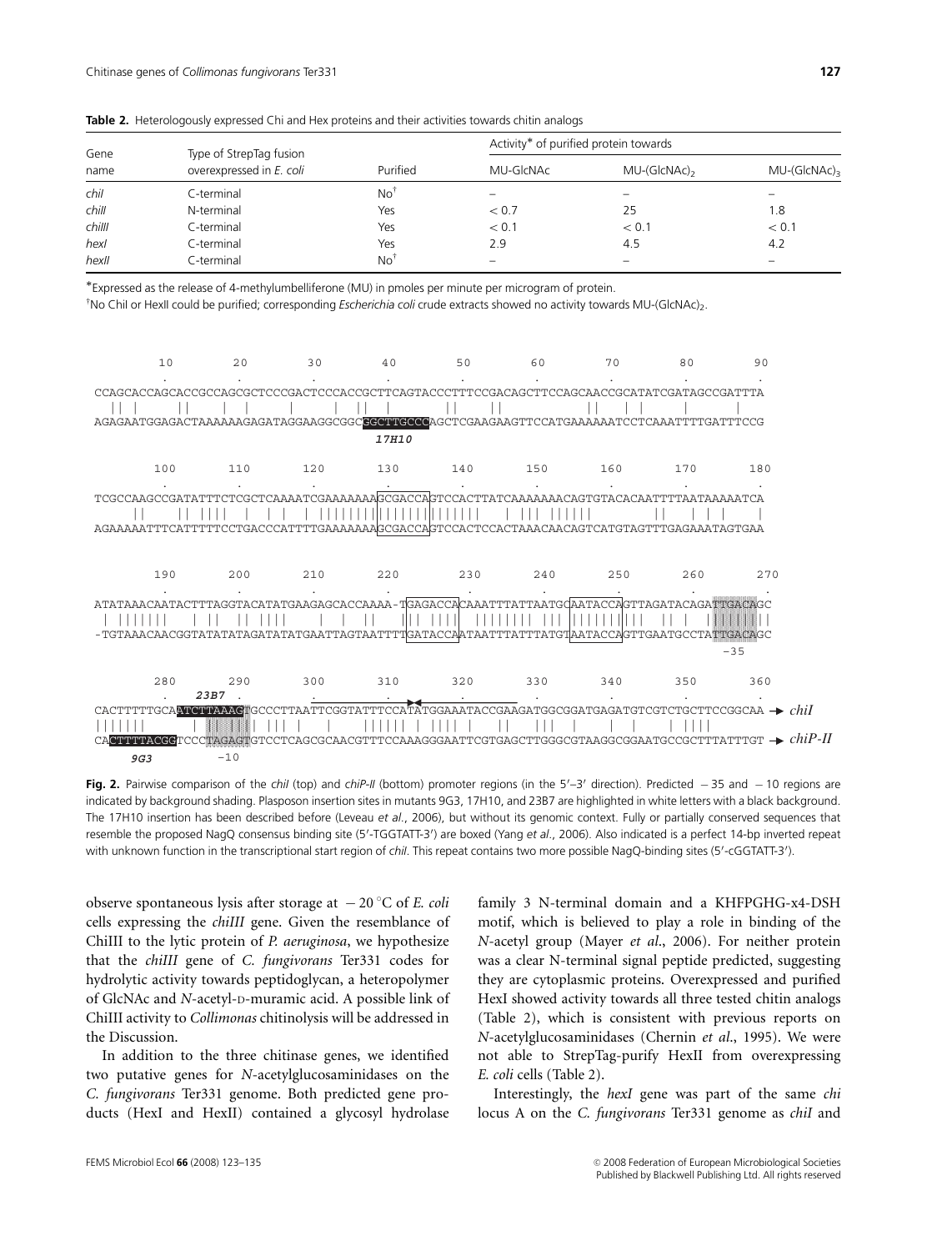

Fig. 3. SDS-polyacrylamide gel electrophoresis (PAGE) of heterologously expressed and purified HexI (lane 1), ChiIII (lane 2), and ChiII (lane 3). Predicted sizes of the proteins without their signal peptide but including the StrepTag were 56.7, 25.2, and 42.0 kDa, respectively (Table 1). Lane M contained a standard (sizes, in kDa, are given to the left). To each lane,  $2 \mu$ g of protein was applied.

chiII (Fig. 1a). In fact, hexI and chiII belonged to a cluster of genes with the same orientation within this locus (Fig. 1a). Table 3 lists a coding prediction for each of the ORFs in this cluster. Based on amino sequence homology of their products, ORFs A10, A8, and A7 probably code for the threestep conversion of GlcNAc to fructose-6-phosphate by a kinase NagK1 (EC 2.7.1.59), a deacetylase NagA1 (EC 3.5.1.25) and a deaminase NagB1 (EC 3.5.99.6), respectively. The nagA1 gene actually contained an in-frame stop codon TGA, but it is unclear whether this means that nagA1 codes for a truncated and thus nonfunctional protein, because C. fungivorans Ter331 possesses the genetic determinants to produce the alternative amino acid selenocysteine and incorporate it into growing peptide chains using the TGA codon (not shown). ORF A9 codes for a predicted GntRtype repressor protein, provisionally named NagQ (Yang et al., 2006), with high coding similarity to DasR (Table 3). In several Streptomyces species, the dasR gene product controls the uptake and metabolism of GlcNAc (Rigali et al., 2006) and/or  $GlcNAc<sub>2</sub>$  (Seo et al., 2002; Saito et al., 2007), as well as chitin utilization (Rigali et al., 2006).

Products of ORFs A11 through A14 resembled components of TonB–ExbB–ExbD protein complexes (Braun, 1995). The predicted product of ORF A15 showed significant homology to ChiP-II proteins of Shewanella species and other Alteromonadales and Xanthomonadales, inferred to encode TonB-dependent outer-membrane receptors for chitooligosaccharides (Yang et al., 2006). Collimonas mutants 17H10 and 9G3 carried a plasposon insertion upstream of ORF A15 (chiP-II, Fig. 2). The 9G3 insertion was located in between the predicted  $-35$  and  $-10$  region of the predicted promoter of chiP-II (Fig. 2). During the course of this analysis, we recognized that the promoter regions of chiP-II and chiI shared substantial similarity, including conserved regions with partial homology to proposed regulatory sites (Fig. 2). This promoter conservation may suggest a common mode of regulation between the two genes.

Within the context of chitinolysis, the roles of ORFs A2, A4, and A5 within *chi* cluster A remain unclear (Table 3). ORF A2 showed coding similarity to conserved hypothetical proteins with unknown function in several bacteria from the family Burkholderiaceae. ORF A4 codes for a peptide with a glycosyl hydrolase family 16 signature, with low homology to enzymes with demonstrated function (Table 3). ORF A5 codes for an AmpG-like transporter, possibly involved in peptidoglycan recycling by taking up peptidoglycan degradation products into the bacterial cytosol, where N-acetylglucosamine is released by the activity of N-acetyl-glucosaminidases (Lindquist et al., 1993; Cheng & Park, 2002). This scenario fits well with the observed clustering of ORF A4 with the hexI gene and the nag genes for GlcNAc metabolism (Fig. 1a).

As did chi locus A, locus B (Fig. 1b) contained genes involved in GlcNAc metabolism (Table 4). The products of ORFs B5, B6, and B7 exhibited a high level of amino acid sequence identity (i.e. 52%, 72% and 82%, respectively) with those coded for by ORFs A10, A8, and A7, respectively, and most likely represent a second set of enzymes involved in the conversion of N-acetylglucosamine to fructose-6-phosphate. Interestingly, unlike ORF A8 (nagA1), ORF B6 (nagA2) did not feature an in-frame nonsense codon. ORFs B1, B2, B3 and B4 showed substantial coding homology to components of several ATP-binding cassette (ABC)-type transporters of mono-, di- and oligosaccharides (Table 4). Two of these are the Ngc system from Streptomyces olivaceoviridis and the Das system from Streptomyces coeli*color* A3(2), both of which mediate the uptake of (GlcNAc)<sub>2</sub> and GlcNAc (Xiao et al., 2002; Saito & Schrempf, 2004; Saito et al., 2007). Given the nonchitinolytic nature of mutants 21E8 and 18D9 and their plasposon insertion sites upstream of and within ORF B1, respectively (Fig. 1), these observations would suggest that uptake and/or metabolism of chitin degradation products is essential for chitinolysis by C. fungivorans Ter331. The role of the other two ORFs in the locus B gene cluster is unclear. The ORF B8 product resembled known oxidoreductase domain proteins and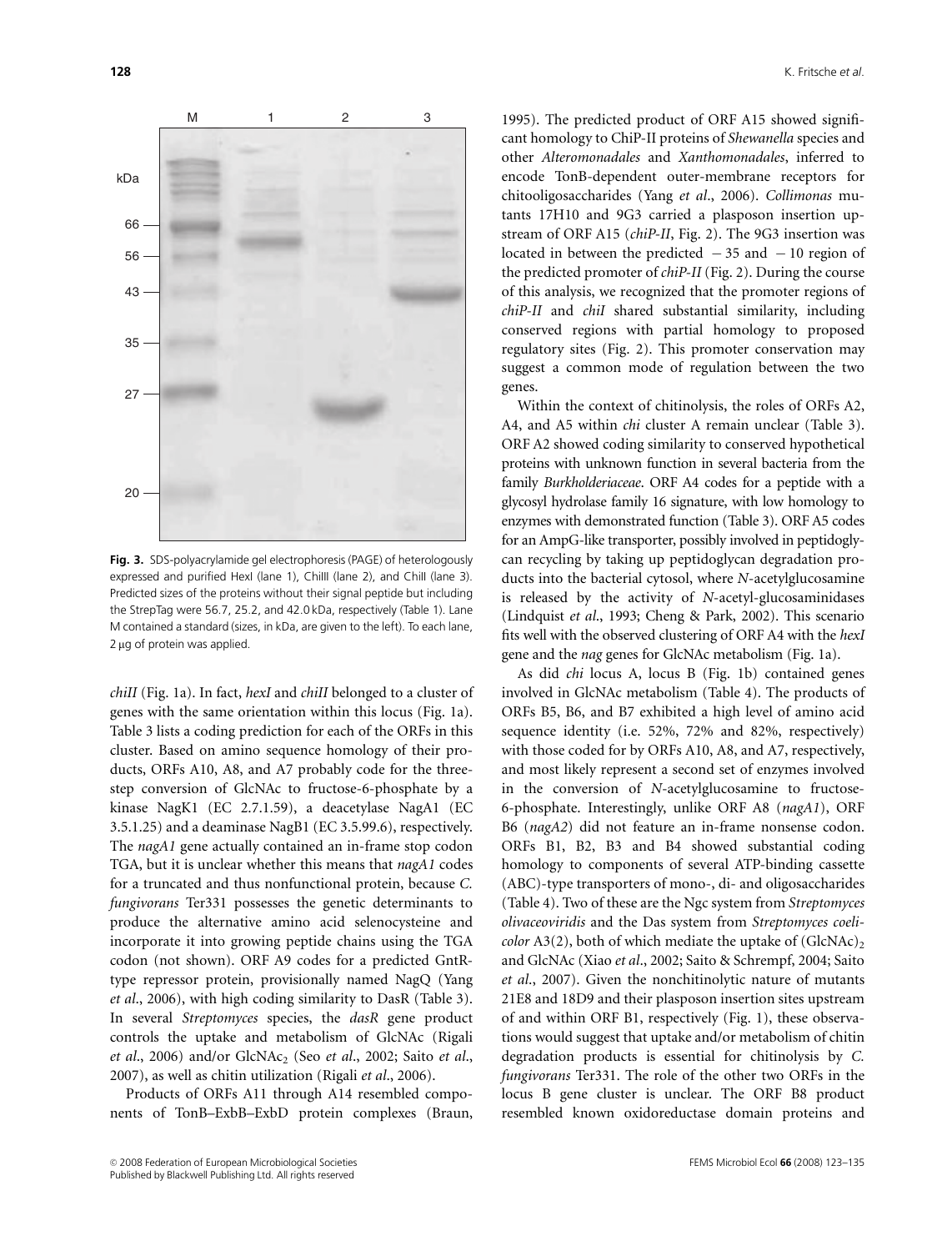## Table 3. Genes in chi locus A and homology of their products\*

|                |          | Size (aa/kDa) |                                                                                                                      |                                                                                                 |
|----------------|----------|---------------|----------------------------------------------------------------------------------------------------------------------|-------------------------------------------------------------------------------------------------|
|                | Gene     | of predicted  | Most similar protein; organism; % identity/% similarity                                                              | Best experimental hit; organism; % identity/% similarity                                        |
| <b>ORF</b>     | name     | protein       | (length of alignment in amino acids); accession no.                                                                  | (length of alignment in amino acids); accession no.                                             |
| A2             |          | 111/11.6      | Hypothetical protein Reut_A2597; Ralstonia eutropha<br>JMP134; 56/72 (90); YP 296802                                 |                                                                                                 |
| A4             |          | 306/33.9      | Hydrolase (secreted protein); Shewanella woodyi<br>ATCC51908; 41/55 (302); ZP 01541624                               | β-Glucanase precursor; Paenibacillus macerans; 23/39<br>(236): P23904                           |
| A <sub>5</sub> | ampG     | 433/46.6      | Putative signal transducer; Bacteroides fragilis YCH46;<br>48/66 (406); YO 098614                                    | AmpG1-signal transducer; E. coli; 23/40 (405);<br>CAA57651                                      |
| A7             | nagB1    | 336/35.5      | Probable aminotransferase; Chromobacterium<br>violaceum; 65/76 (335); AAQ58233                                       | Glutamine-fructose-6-phosphate transaminase; Thermus<br>aquaticus; 31/51 (331); S69793          |
| A8a            | nagA1a   | 103/11.0      | N-Acetylglucosamine-6-phosphate deacetylase;<br>Burkholderia ambifaria MC40-6; 75/82 (98); EAV66210                  | N-Acetylglucosamine-6-phosphate deacetylase;<br>Lysinibacillus sphaericus 44/60 (89); Q84F86    |
| A8b            | nagA1b   | 275/28.9      | Putative N-acetylglucosamine-6-phosphate deacetylase;<br>Pseudomonas aeruginosa UCBPP-PA14; 65/77 (254);<br>ABJ12992 | N-Acetylglucosamine-6-phosphate deacetylase;<br>Lysinibacillus sphaericus; 39/59 (228); Q84F86, |
| A <sub>9</sub> | naqQ     | 244/27.2      | Probable transcriptional regulator, GntR family;<br>Chromobacterium violaceum; 61/76 (239); AAQ58231                 | HTH-type transcriptional repressor DasR; Streptomyces<br>griseus; 33/47 (242); Q8VV01           |
| A10            | naqK     | 324/33.4      | Probable N-acetylglucosamine kinase; Chromobacterium<br>violaceum; 48/61 (304); AAQ60564                             | N-Acetylglucosamine kinase; proteobacterium AI21; 33/<br>48 (297); ABE96868                     |
| A11            | exbD2    | 144/15.4      | Biopolymer transport protein ExbD/TolR; Burkholderia<br>xenovorans LB400; 65/77 (144); ABE29982                      | ExbD2; Xanthomonas campestris pv. campestris; 34/57<br>(136); AAM89269                          |
| A12            | exbD1    | 142/15.7      | Biopolymer transport protein ExbD/TolR; Ralstonia<br>pickettii 12D; 64/85 (141); EDN40948                            | ExbD2; Xanthomonas campestris pv. campestris; 38/53<br>(140); AAM89269                          |
| A13            | exbB     | 306/31.8      | Putative biopolymer transport protein ExbB; Azoarcus<br>sp. BH72; 68/81 (235); CAL94947                              | ExbB; Xanthomonas campestris; 40/57 (213); CAB08609                                             |
| A14            | tonB     | 216/23.0      | Periplasmic protein TonB; Magnetospirillum<br>magneticum AMB-1; 38/56 (211); BAE52353                                | TonB; Plesiomonas shigelloides; 28/42 (200); AAG23396                                           |
| A15            | $chiP-H$ | 890/95.6      | TonB-dependent receptor; Stenotrophomonas<br>maltophilia; 47/63 (889); EAX22079                                      | Citrate-dependent iron transporter FecA;<br>Stenotrophomonas maltophilia; 25/41 (774); AMB53764 |

For ORFs A1 (chiI), A3 (chiII), and A6 (hexI), see Table 1.

## Table 4. Genes in chi locus B and homology of their products

| ORF            | Gene<br>name | Size (aa/kDa)<br>of predicted<br>protein | Most similar protein; organism; % identity/% similarity<br>(length of alignment in amino acids); accession no.          | Best experimental hit; organism; % identity/% similarity<br>(length of alignment in amino acids); accession no. |
|----------------|--------------|------------------------------------------|-------------------------------------------------------------------------------------------------------------------------|-----------------------------------------------------------------------------------------------------------------|
| B <sub>1</sub> |              | 419/46.4                                 | Extracellular solute-binding protein, family 1;<br>Marinomonas sp. MWYL1; 60/74 (405); ABR70577                         | Sugar-binding protein MsmE; Streptococcus mutans<br>UA159; 26/46 (301); Q00749                                  |
| <b>B2</b>      |              | 307/34.3                                 | ABC-type sugar transport system, permease component;<br>Hahella chejuensis KCTC2396; 66/83 (302); ABC33596              | Sugar ABC transport system, permease component XynF;<br>Geobacillus stearothermophilus; 31/56 (237); ABI49933   |
| B <sub>3</sub> |              | 295/32.4                                 | ABC-type sugar transport system, permease component;<br>Hahella chejuensis KCTC2396; 69/86 (269); ABC33595              | Transmembrane protein NgcG; Streptomyces<br>olivaceoviridis; 32/54 (284); CAD10685                              |
| <b>B4</b>      |              | 373/40.3                                 | ABC-type sugar transport system, ATPase component;<br>Hahella chejuensis KCTC2396; 63/78 (363); ABC33594                | MtlK; Pseudomonas fluorescens; 50/70 (362);<br>AAC04471                                                         |
| <b>B5</b>      | nagK2        | 321/33.0                                 | N-Acetyl glucosamine kinase; Chromobacterium<br>violaceum; 48/64 (300); AAQ60564                                        | GlcNAc kinase; proteobacterium AI21; 32/47 (290);<br>ABE96868                                                   |
| <b>B6</b>      | nagA2        | 373/39.6                                 | N-Acetylglucosamine-6-phosphate deacetylase;<br>Chromobacterium violaceum; 68/79 (373); AAQ58232                        | N-Acetylglucosamine-6-phosphate deacetylase;<br>Lysinibacillus sphaericus; 38/56 (358); Q84F86                  |
| B7             | naqB2        | 336/35.4                                 | Sugar isomerase (glucosamine-fructose-6-P-<br>aminotransferase; Pseudomonas fluorescens PfO-1;<br>63/75 (335); ABA72748 | Glutamine-fructose-6-phosphate transaminase; Thermus<br>aquaticus; 32/50 (330); S69793                          |
| B <sub>8</sub> |              | 329/35.6                                 | Oxidoreductase domain protein; Roseiflexus castenholzi;<br>49/67 (325); ABU59269                                        | NADP: D-xylose dehydrogenase; Hypocrea jecorina; 32/48<br>(364); ABO33081                                       |
| B <sub>9</sub> |              | 189/20.5                                 | Flavin reductase domain protein; Ralstonia pickettii;<br>72/82 (182); EAX41873                                          | Reductase component of 6-nitrophenol monooxygenase;<br>Rhodococcus opacus SAO101; 29/48 (167); BAD30041         |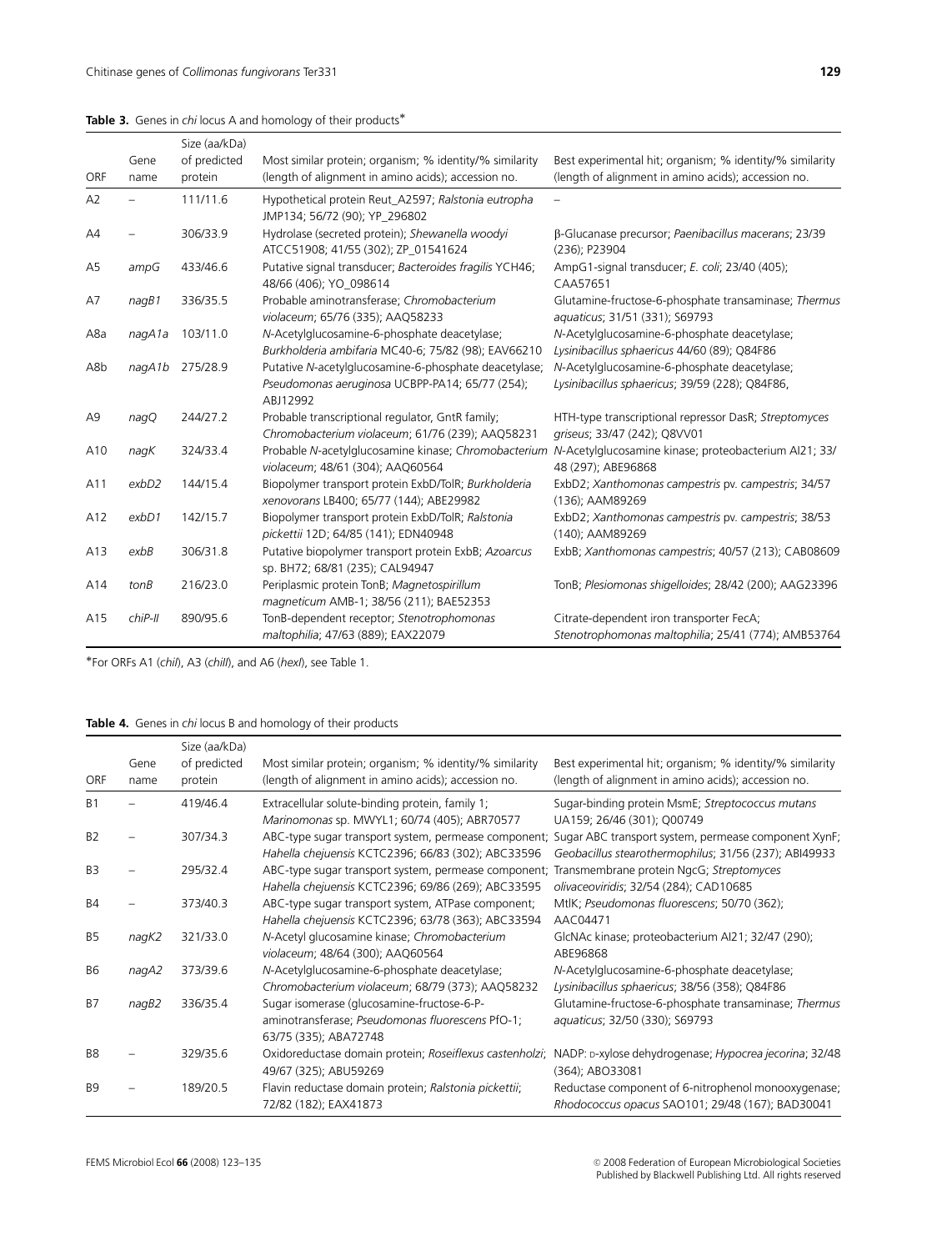

Fig. 4. Proposed null model for chitin metabolism in Collimonas fungivorans Ter331. Chitin is depolymerized extracellularly by ChiI to chitooligosaccharides that are taken up by TonB-dependent outer-membrane receptor ChiP-II into the periplasm. Here, they are degraded by ChiII predominantly to (GlcNac)<sub>2</sub>, which is then transported across the inner membrane by an ABC-type sugar transporter. In the cytoplasm, (GlcNac)<sub>2</sub> is degraded to GlcNac by HexI. Subsequent conversion to fructose 6-P (Nag pathway) is catalyzed by NagK1/2, NagA1/2, and NagB1/2. GlcNac may also enter the Nag pathway via recycling of peptidoglycan by a hydrolase (possibly ChiIII) to GlcNAc-anhydro-N-acetyl muramic acid (anhMurNAc), uptake of the latter by AmpG (encoded by ORF A5) into the cytoplasm, and release of GlcNAc by HexI or HexII.

featured a putative signal peptide, while ORF B9 coded for a putative flavin reductase domain protein.

Three of the five mutants we identified as being affected in halo formation on colloidal chitin (i.e. 17H10, 18D9, and 23B7) as well as Ter331 $\triangle$ chiI were tested for antifungal activity. All performed as well as the wild-type strain in these assays. Supernatants of C. fungivorans Ter331 grown in the presence of chitin showed clearing activity on colloidal chitin plates, suggesting the expression of ChiI, but had no effect on fungal growth. Possible explanations for this apparent lack of a link between chitinolysis and antifungal activity will be discussed below.

## **Discussion**

Based on our observations, we propose a null model for the chitinolytic system of C. fungivorans Ter331 as shown in Fig. 4. It features obvious similarities to and interesting differences from the well-studied chitin metabolic pathways in other bacteria. Our model assumes that ChiI is an extracellular endochitinase, hydrolyzing the chitin polymer at random sites, catalyzing its rapid solubilization, and thus causing halo formation. Disabling this enzyme, for example, in mutants  $23B7$  or Ter331 $\Delta$ chiI completely abolished chitin-clearing activity, suggesting that ChiI is solely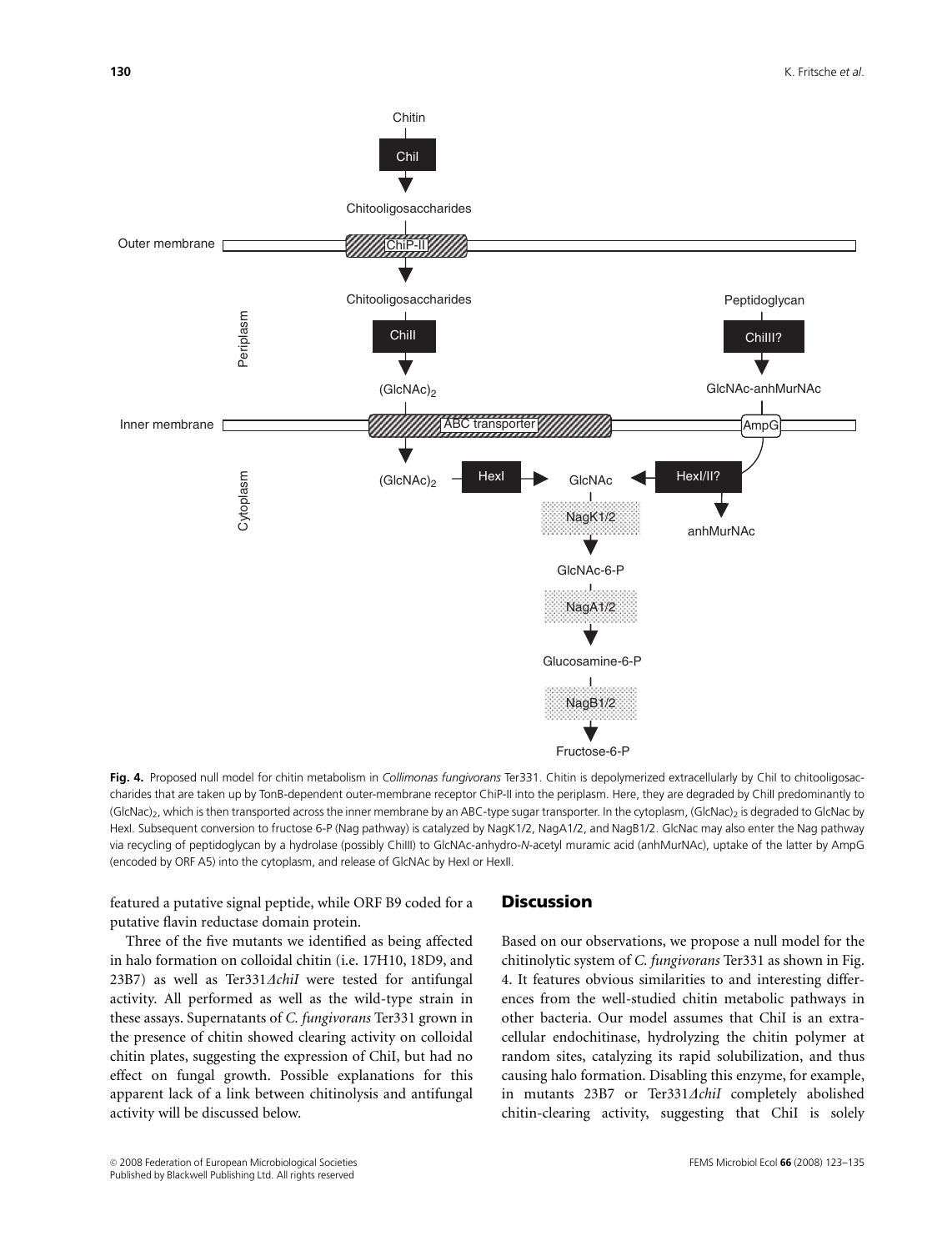responsible for this phenotype. Apparently, inactivation of chiI in these mutants could not be rescued by the chiII or the chiIII gene product, suggesting that the latter do not contribute considerably to chitin solubilization on agar plates. ChiII lacks a chitin-binding site, compared with other ChiII-like proteins, and such sites have been shown to contribute considerably to the activity towards chitin (Watanabe et al., 1994). Based on MU-(GlcNAc)<sub>n</sub> activity measurements (Table 2), colloidal chitin is probably not a good substrate for ChiIII either.

Given that the other four nonchitinolytic mutants (9G3, 17H10, 18D9 and 21E8) were affected in genes predicted to code for the transport of degradation products of chitin across the outer and inner membrane, we suspect that one (or several) of these products plays a role in stimulating the expression of the chiI gene. A similar scenario of positive feedback regulation has been described for other chitinolytic bacteria. For example, in Serratia marcescens 2170,  $(GlcNAc)_2$  has been suggested as an inducer of chitin degradative genes (Watanabe et al., 1997), and a mini-Tn5Km1 mutant of S. marcescens 2170 affected in the cytosolic uptake of  $(GlcNAc)$ , was found to be nonchitinolytic (Uchiyama et al., 2003). (GlcNAc)<sub>2</sub> has also been suggested as an inducer of chitinase production in other bacteria, e.g. Saccharophagus degradans 2-40 (Howard et al., 2003), Streptomyces lividans (Miyashita et al., 2000) and Vibrio furnissii (Bassler et al., 1991). Analogously, the nonchitinolytic nature of our Collimonas mutants 21E8 and 18D9 might suggest that the transport of  $(GlcNAc)$  from the periplasm and its presence in the cytoplasm is required for the expression of chiI gene activity.

As ChiII resembled gene products from Bacillus species, ChiP-II gave the best hits with proteins from Gammaproteobacteria, and ORFs 1–4 of locus B showed high coding similarity to genes from Alphaproteobacteria, one can postulate that at least part of the chitinolytic system of the betaproteobacterium C. fungivorans Ter331 is a result of lateral gene transfer. We found no other circumstantial evidence to support this: the  $\%G+C$  contents of loci A and B were not markedly different from those of their flanking DNA sequences, and there was no association with mobility signature genes such as the ones encoding transposases or tRNAs. This could mean that acquisition of these chitinolytic genes by Collimonas was not a recent event. Preliminary results from comparative genomic hybridization experiments (F. Mela et al., unpublished data) revealed that four other chitinolytic strains of Collimonas, i.e. C. fungivorans Ter6 and Ter14, Collimonas arenae Ter10 and Collimonas pratensis Ter91 (Höppener-Ogawa et al., 2008), contain a complete set of the genes listed in Tables 1, 3 and 4, which includes chiII, chiP-II and locus B ORFs 1–4. Such conservation would suggest that acquisition of these genes predates Collimonas speciation. The closest relatives of collimonads

are bacteria from the genus Herbaspirillum, which are known as plant-associated nitrogen fixers but not chitin degraders. We found no homologs of Collimonas chitinase genes on the two published genome sequences of the Oxalobacteracaea, i.e. Minibacterium massiliensis (Audic et al., 2007) and Herminiimonas arsenicoxydans (Muller et al., 2007). These observations support the hypothesis of acquisition of chitin degradation genes by early collimonads and invite further speculation as to whether and to what degree such an event actually shaped the fate of the Collimonas genus and allowed niche-differentiation from related species.

The involvement of a TonB-dependent recognition and transport system for chitooligosaccharides has been proposed only recently based on positional clustering of chiP-II with hex and nag genes (Yang et al., 2006). Here, with the description of mutants 9G3 and 17H10, we present, to the best of our knowledge, the first experimental evidence for the functionality of such a system in a bacterium. Interestingly, the gene for the outer-membrane receptor chiP-II is linked to those for a cognate TonB–ExbB–ExbD complex, which seems unique for C. fungivorans Ter331 compared with other *Proteobacteria* (Yang et al., 2006). For several TonB-dependent receptors, it has been demonstrated that they have signaling capacity in addition to their transport function. For example, E. coli takes up ferric citrate through the outer membrane by the FecA receptor protein and the TonB–ExbB–ExbD complex (Enz et al., 2000). Binding of ferric citrate to FecA also transmits a signal via FecR across the cytoplasmic membrane to FecI, a sigma factor, which then induces the expression of FecA, as well as FecBCDE, an ABC transporter for the uptake of ferric citrate or iron from the periplasm. Given the loose resemblance of this scenario to our proposed model for chitin metabolism (Fig. 4), future research efforts will be focused on exploring the possibility that recognition of chitooligosaccharides by ChiP-II relays a signal to activate the expression of the inner-membrane ABC transporter for  $(GlcNAc)_2$ .

The possession of an uptake system for chitooligosaccharides may be an important ecological advantage for C. fungivorans Ter331. Degradation of high-molecularweight compounds by extracellular enzymes generally attracts 'cheaters' that do not invest in the production of extracellular enzymes but do take advantage of the degradation products (Allison, 2005). One strategy to undermine the effect of chitin cheaters is to use cell-associated chitinases, which would minimize diffusion of di- and monomers away from the chitinase-producing cell (Keyhani & Roseman, 1999). Another tactic is to degrade chitin only partially into oligomers that supposedly less bacteria can utilize and thus draw less cheaters, and to use an uptake system, for example, the ChiP-II system in C. fungivorans Ter331, that is specific for these degradation products.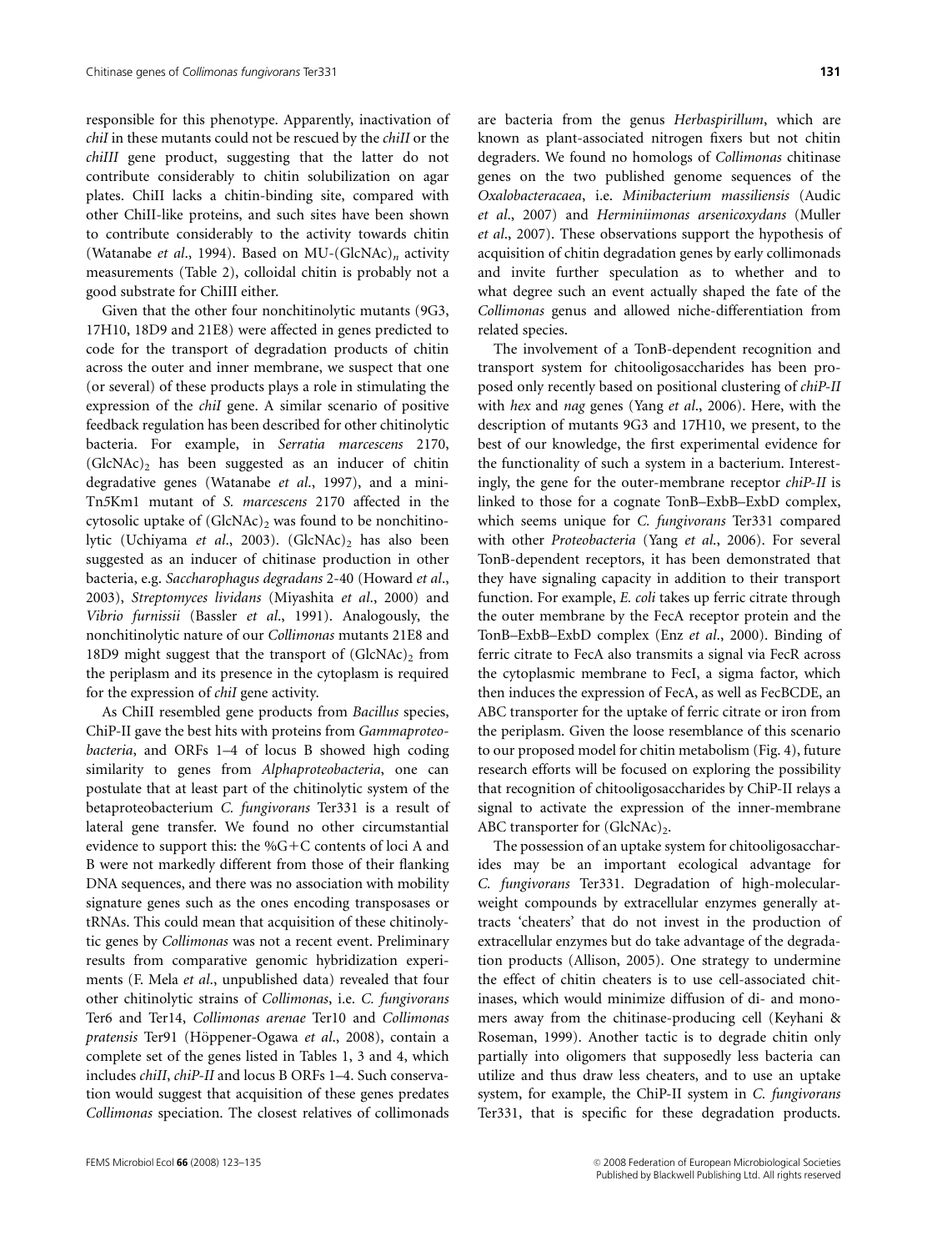Analogously, Vibrio furnissii uses an outer-membrane chitoporin for the uptake of chitooligosaccharides (Keyhani et al., 2000). An additional advantage of such a strategy is that degradation of chitin would not release mono- (GlcNAc) and dimers (GlcNAc)<sub>2</sub> that are used by many bacteria as infochemicals for the presence of chitin. In ecological terms, there might actually be a trade-off between the ability to rapidly degrade chitin extracellularly to palatable compounds and the ability to compete with other degraders by sharing as little information as possible on the availability of chitin.

Future work will be addressing in more detail what cisand trans-acting regulatory elements are involved in the regulation of chitinolysis by C. fungivorans Ter331. This will include an analysis of the striking similarity between the promoters of chiI and chiP-II (Fig. 2) to verify whether this underlies a similar mode of transcriptional regulation. Coregulated expression of genes for chitinases, N-acetylglucosaminidases, and putative chitooligosaccharide receptors is considered common in Proteobacteria and has been explained in terms of regulatory proteins that recognize specific DNA motifs that occur in all the promoter regions of the genes they regulate (Yang et al., 2006). A most obvious candidate for such a regulator in C. fungivorans Ter331 is the nagQ product (Fig. 1a; Table 3). Its analog in S. coelicolor A3(2), DasR, controls many GlcNAc-related genes, including those encoding chitinolysis (Rigali et al., 2006) by acting as a DNA-binding repressor. DNA binding of DasR is abolished by glucosamine-6-phosphate, a metabolite of the GlcNAc degradation pathway. It remains to be determined whether this intermediate also represents the actual effector of chitin utilization in C. fungivorans Ter331. Alternative effector candidates are  $(GlcNAc)$ <sub>2</sub> (Watanabe et al., 1997) or GlcNAc-6-phosphate. The latter is the inducing signal for NagC, the transcriptional repressor of the nag operon in E. coli (Alvarez-Anorve et al., 2005). Quite interestingly, GlcNAc-6-phosphate has also been shown to play an additional modulating role in E. coli (Alvarez-Anorve et al., 2005) and Shewanella oneidensis MR-1 (Yang et al., 2006), i.e. by allosteric activation of the NagB protein. The essence of this activation is that GlcNAc-6-phosphate lowers the apparent  $K<sub>m</sub>$  value of NagB for its actual substrate glucosamine-6-P (Yang et al., 2006). This invites a closer look at the nonsense mutation in the nagA1 gene in C. fungivorans Ter331 (Fig. 1a) to determine how this mutation affects intracellular concentrations of the NagA-substrate GlcNAc-6-phosphate and thus NagB activity.

The positional clustering of chitin degradation genes with an ampG-like gene in chi locus A seems to be unique to C. fungivorans Ter331. The significance of this clustering is not clear. Peptidoglycan turnover and chitinolysis both release GlcNAc and perhaps the two processes just share the same genes for the channeling of GlcNAc into central carbon metabolism. For S. coelicolor A3(2), it has been suggested that peptidoglycan degradation is under the same control as chitin degradation (Rigali et al., 2006). An intriguing possibility is that modification of the peptidoglycan layer is required during chitin utilization in order to increase the mobility of chitinases and/or chitooligosaccharides within the periplasmic space. The peptidoglycan layer of Gramnegative cells is considered to be a barrier for the diffusion of macromolecular structures (Demchick & Koch, 1996), and active hydrolysis of peptidoglycan for the purpose of transporting macromolecules across the periplasm has been implemented in flagellar assembly (Nambu et al., 1999) and in the transport of phage genomes across the bacterial cell wall (Moak & Molineux, 2004). In this context, we might hypothesize that ChiIII, predicted to have lytic activity towards peptidoglycan, plays an accessory role in chitin utilization by C. fungivorans Ter331. A striking observation is the nonredundancy of ChiI function in C. fungivorans Ter331. Many chitinolytic bacteria have multiple chitinases (Howard et al., 2003; Meibom et al., 2004; Orikoshi et al., 2005), and the functional synergy between these enzymes is assumed to be necessary for efficient chitin degradation (Suzuki et al., 2002; Orikoshi et al., 2005). By this rationale, the presence of only a single chitin-active gene in Collimonas may explain the relatively poor chitin-degrading ability of this strain compared with much more efficient bacterial degraders of chitin (de Boer et al., 2001). Several chitinolytic bacteria have been described with only a single chitinase gene. One of these is biocontrol agent Stenotrophomonas maltophilia strain 34S1 (Kobayashi et al., 2002). A chiA mutant of this strain was devoid of chitinase activity and not affected in its ability to inhibit growth of the fungus Magnaporthe poae in an in vitro antagonism test. This mirrors our own observations with Collimonas mutants 23B7 and  $\Delta$ chiI in antifungal assays. However, the chiA mutant of strain 34S1 showed reduced ability to control summer patch disease on Kentucky bluegrass, caused by M. poae. In similar experiments (F. Kamilova et al., unpublished data), mutant 23B7 did not differ significantly from wild-type Collimonas in the ability to control tomato foot and root rot disease caused by Fusarium oxysporum f.sp. radicis-lycopersici (Kamilova et al., 2007). Based on this, we conclude that chiI is probably not a major contributing factor to the antifungal activity of C. fungivorans Ter331 in vivo. A similar noninvolvement of chitinases has been reported for other chitinolytic bacteria with antifungal properties (Kamensky et al., 2003; Meziane et al., 2006). Preliminary experiments with C. fungivorans Ter331 showed that *in vitro* antifungal activity was not affected upon separation of the bacteria and their fungal target by a dialysis membrane with an 8-kDa cut-off (K. Fritsche et al., unpublished data). This would moreover exclude an involvement of the chitinases we describe in this study (Table 1). To explain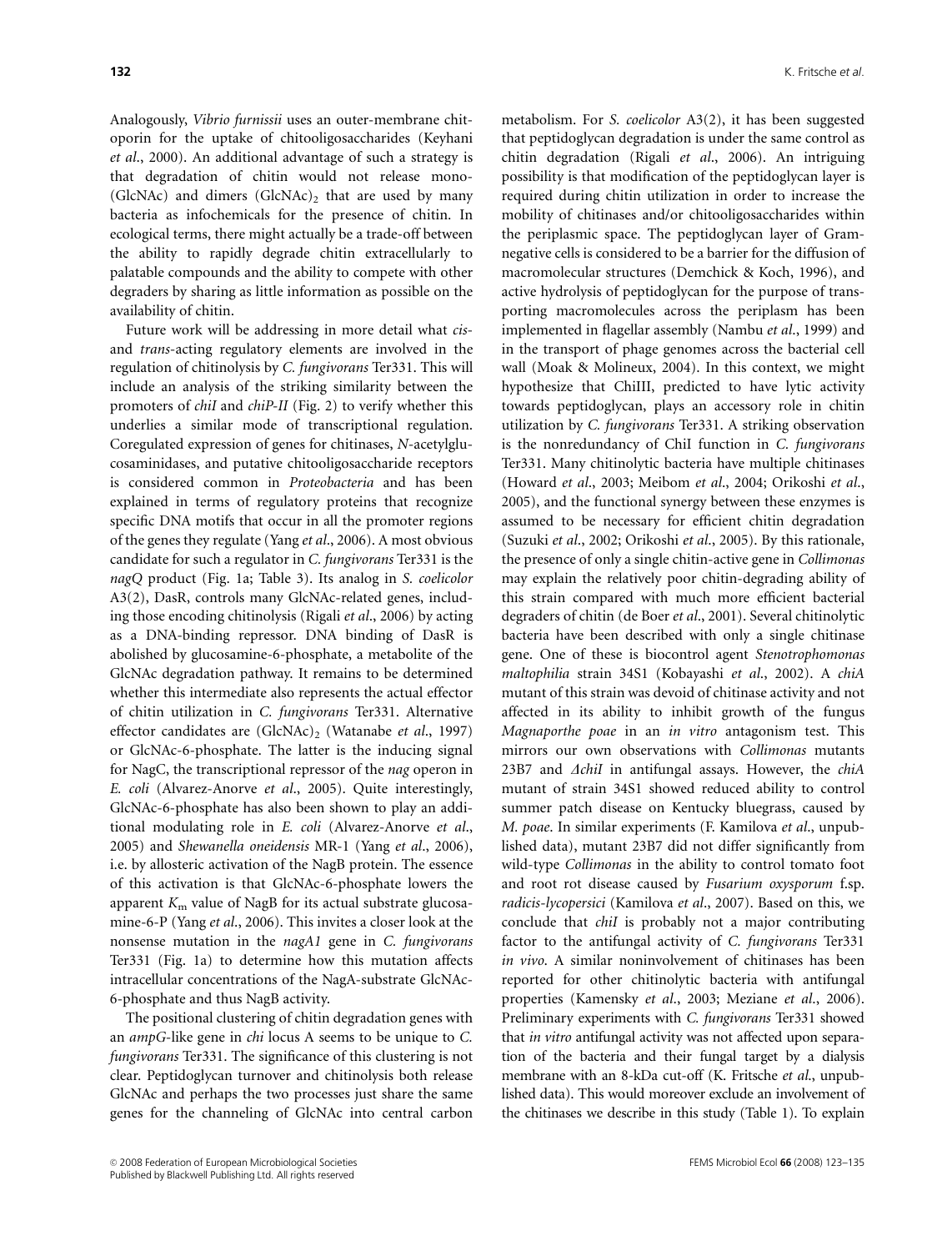the antifungal activity of C. fungivorans Ter331, our focus has thus shifted to other possible mechanisms, including lowmolecular-weight compounds such as small proteins and secondary metabolites.

# Acknowledgements

We thank the GenDB team at Bielefeld University, Germany, and the RAST team at Argonne National Laboratory, USA, for support on the annotation of the C. fungivorans Ter331 genome sequence. This is publication 4277 of the Netherlands Institute of Ecology (NIOO-KNAW).

## References

- Adesina MF, Lembke A, Costa R, Speksnijder A & Smalla K (2007) Screening of bacterial isolates from various European soils for in vitro antagonistic activity towards Rhizoctonia solani and Fusarium oxysporum: site-dependent composition and diversity revealed. Soil Biol Biochem 39: 2818–2828.
- Allison SD (2005) Cheaters, diffusion and nutrients constrain decomposition by microbial enzymes in spatially structured environments. Ecol Lett 8: 626–635.
- Alvarez-Anorve LI, Calcagno ML & Plumbridge J (2005) Why does Escherichia coli grow more slowly on glucosamine than on N-acetylglucosamine? Effects of enzyme levels and allosteric activation of GlcN6P deaminase (NagB) on growth rates. J Bacteriol 187: 2974–2982.
- Aspray TJ, Hansen SK & Burns RG (2005) A soil-based microbial biofilm exposed to 2,4-D: bacterial community development and establishment of conjugative plasmid pJP4. FEMS Microbiol Ecol 54: 317–327.
- Audic S, Robert C, Campagna B, Parinello H, Claverie JM, Raoult D & Drancourt M (2007) Genome analysis of Minibacterium massiliensis highlights the convergent evolution of water-living bacteria. PloS Genet 3: 1454–1463.
- Bassler BL, Yu C, Lee YC & Roseman S (1991) Chitin utilization by marine bacteria: degradation and catabolism of chitin oligosaccharides by Vibrio furnissii. J Biol Chem 268: 24276–24286.
- Braun V (1995) Energy-coupled transport and signaltransduction through the Gram-negative outer-membrane via TonB-ExbB-ExbD-dependent receptor proteins. FEMS Microbiol Rev 16: 295–307.
- Chang WT, Chen CS & Wang SL (2003) An antifungal chitinase produced by Bacillus cereus with shrimp and crab shell powder as a carbon source. Curr Microbiol 47: 102–108.
- Cheng QM & Park JT (2002) Substrate specificity of the AmpG permease required for recycling of cell wall anhydromuropeptides. J Bacteriol 184: 6434–6436.
- Chernin L, Ismailov Z, Haran S & Chet I (1995) Chitinolytic Enterobacter agglomerans antagonistic to fungal plantpathogens. Appl Environ Microbiol 61: 1720–1726.
- Dahiya N, Tewari R, Tiwari R & Hoondal G (2005) Production of an antifungal chitinase from Enterobacter sp. NRG4 and its

application in protoplast production. World J Microbiol Biotechnol 21: 1611–1616.

- De Boer W, Klein Gunnewiek PJA, Lafeber P, Janse JD, Spit BE & Woldendorp JW (1998) Anti-fungal properties of chitinolytic dune soil bacteria. Soil Biol Biochem 30: 193–203.
- De Boer W, Klein Gunnewiek PJA, Kowalchuk GA & Van Veen JA (2001) Growth of chitinolytic dune soil beta-subclass Proteobacteria in response to invading fungal hyphae. Appl Environ Microbiol 67: 3358–3362.
- De Boer W, Leveau JHJ, Kowalchuk GA et al. (2004) Collimonas fungivorans gen. nov., sp. nov., a chitinolytic soil bacterium with the ability to grow on living fungal hyphae. Int J Syst Evol Microbiol 54: 857–864.
- De Boer W, Folman LB, Summerbell RC & Boddy L (2005) Living in a fungal world: impact of fungi on soil bacterial niche development. FEMS Microbiol Rev 29: 795–811.
- Demchick P & Koch AL (1996) The permeability of the wall fabric of Escherichia coli and Bacillus subtilis. J Bacteriol 178: 768–773.
- Enz S, Mahren S, Stroeher UH & Braun V (2000) Surface signaling in ferric citrate transport gene induction: interaction of the FecA, FecR, and FecI regulatory proteins. J Bacteriol 182: 637–646.
- Fritsche K, Leveau JHJ, Gerards S, Ogawa S, de Boer W & van Veen JA (2006) Collimonas fungivorans and bacterial mycophagy. IOBC/WPRS Bull 29: 27–29.
- Hamamura N, Olson SH, Ward DM & Inskeep WP (2006) Microbial population dynamics associated with crude-oil biodegradation in diverse soils. Appl Environ Microbiol 72: 6316–6324.
- Höppener-Ogawa S, Leveau JHJ, Smant W, van Veen JA & de Boer W (2007) Specific detection and real-time PCR quantification of potentially mycophagous bacteria belonging to the genus Collimonas in different soil ecosystems. Appl Environ Microbiol 73: 4191–4197.
- Höppener-Ogawa S, de Boer W, Leveau JHJ et al. (2008) Collimonas arenae sp. nov. and Collimonas pratensis sp. nov., isolated from (semi-) natural grassland soils. Int J Syst Evol Microbiol 58: 414–419.
- Howard MB, Ekborg NA, Taylor LE, Weiner RM & Hutcheson SW (2003) Genomic analysis and initial characterization of the chitinolytic system of Microbulbifer degradans strain 2-40. J Bacteriol 185: 3352–3360.
- Ikeda S, Omura T, Ytow N, Komaki H, Minamisawa K, Ezura H & Fujimura T (2006) Microbial community analysis in the rhizosphere of a transgenic tomato that overexpresses 3 hydroxy-3-methylglutaryl coenzyme A reductase. Microb Environ 21: 261–271.
- Kamensky M, Ovadis M, Chet I & Chernin L (2003) Soil-borne strain IC14 of Serratia plymuthica with multiple mechanisms of antifungal activity provides biocontrol of Botrytis cinerea and Sclerotinia sclerotiorum diseases. Soil Biol Biochem 35: 323–331.
- Kamilova F, Leveau JHJ & Lugtenberg B (2007) Collimonas fungivorans, an unpredicted in vitro but efficient in vivo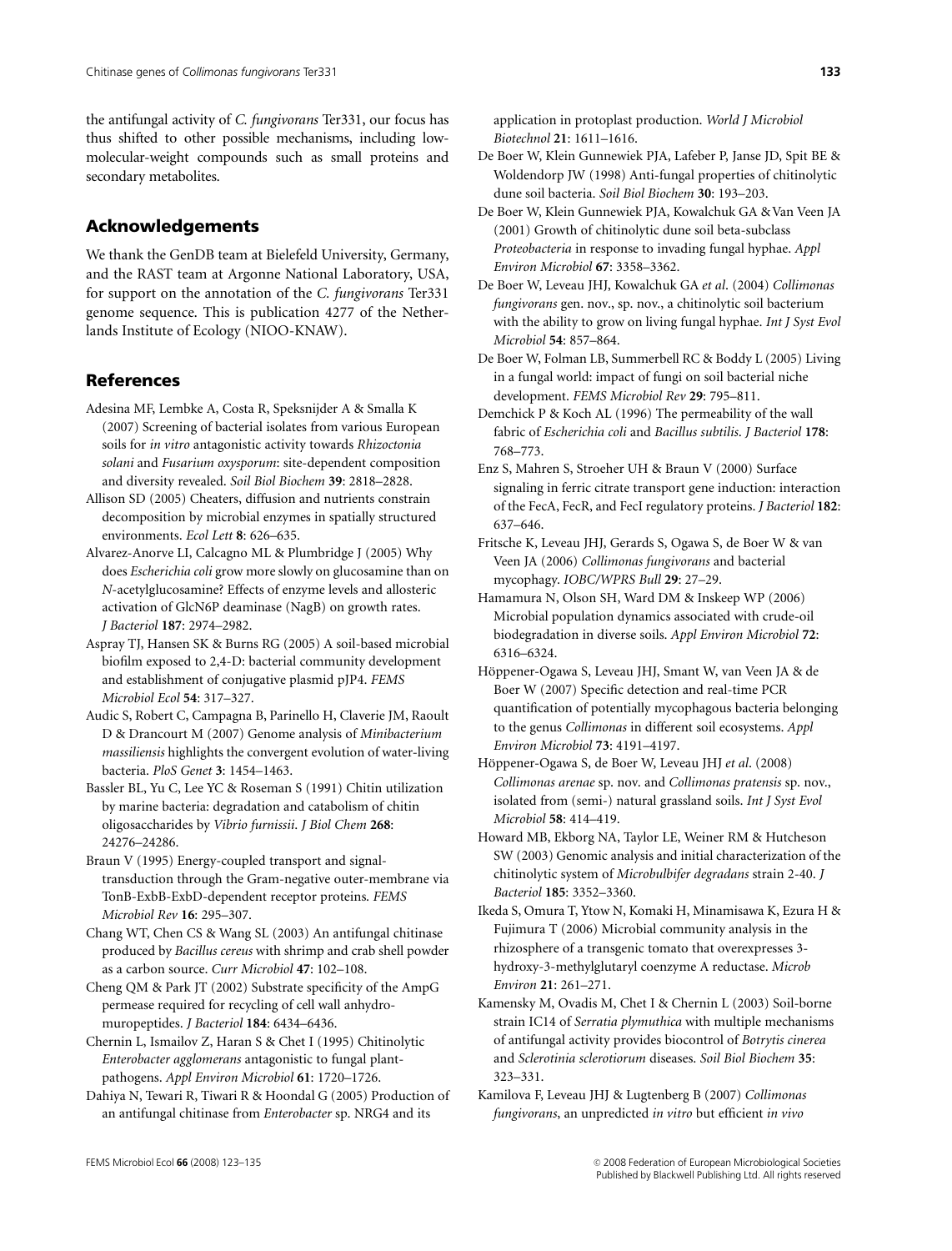biocontrol agent for the suppression of tomato foot and root rot. Environ Microbiol 9: 1597–1603.

Keyhani NO & Roseman S (1999) Physiological aspects of chitin catabolism in marine bacteria. Biochim Biophys Acta 1473: 108–122.

Keyhani NO, Li XB & Roseman S (2000) Chitin catabolism in the marine bacterium Vibrio furnissii: identification and molecular cloning of a chitoporin. J Biol Chem 275: 33068–33076.

Kobayashi DY, Reedy RM, Bick J & Oudemans PV (2002) Characterization of a chitinase gene from Stenotrophomonas maltophilia strain 34S1 and its involvement in biological control. Appl Environ Microbiol 68: 1047–1054.

Leveau JHJ & Preston GM (2007) Bacterial mycophagy: definition and diagnosis of a unique bacterial-fungal interaction. New Phytol 177: 859–876.

Leveau JHJ, Gerards S, Fritsche K, Zondag G & van Veen JA (2006) Genomic flank-sequencing of plasposon insertion sites for rapid identification of functional genes. J Microbiol Methods 66: 276–285.

Lindquist S, Westonhafer K, Schmidt H et al. (1993) AmpG, a signal transducer in chromosomal beta-lactamase induction. Mol Microbiol 9: 703–715.

Mahmood S, Paton GI & Prosser JI (2005) Cultivationindependent in situ molecular analysis of bacteria involved in degradation of pentachlorophenol in soil. Environ Microbiol 7: 1349–1360.

Mannisto MK & Haggblom MM (2006) Characterization of psychrotolerant heterotrophic bacteria from Finnish Lapland. Syst Appl Microbiol 29: 229–243.

Mayer C, Vocadlo DJ, Mah M, Rupitz K, Stoll D, Warren RAJ & Withers SG (2006) Characterization of a beta-Nacetylhexosaminidase and a beta-N-acetylglucosaminidase/ beta-glucosidase from Cellulomonas fimi. FEBS J 273: 2929–2941.

Meibom KL, Li XB, Nielsen AT, Wu CY, Roseman S & Schoolnik GK (2004) The Vibrio cholerae chitin utilization program. Proc Natl Acad Sci 101: 2524–2529.

Meyer F, Goesmann A, McHardy AC et al. (2003) GenDB – an open source genome annotation system for prokaryote genomes. Nucleic Acids Res 31: 2187–2195.

Meziane H, Gavriel S, Ismailov Z, Chet I, Chernin L & Hofte M (2006) Control of green and blue mould on orange fruit by Serratia plymuthica strains IC14 and IC1270 and putative modes of action. Postharvest Biol Technol 39: 125–133.

Miyashita K, Fujii T & Saito A (2000) Induction and repression of a Streptomyces lividans chitinase gene promoter in response to various carbon sources. Biosci Biotechnol Biochem 64: 39–43.

Moak M & Molineux IJ (2004) Peptidoglycan hydrolytic activities associated with bacteriophage virions. Mol Microbiol 51: 1169–1183.

Muller D, Médigue C, Koechler S, Barbe V, Barakat M et al. (2007) A tale of two oxidation states: bacterial colonization of arsenicrich environments. PLoS Genet 3: e53.

Nakayama K, Takashima K, Ishihara H et al. (2000) The R-type pyocin of Pseudomonas aeruginosa is related to P2 phage, and the F-type is related to lambda phage. Mol Microbiol 38: 213–231.

Nambu T, Minamino T, Macnab RM & Kutsukake K (1999) Peptidoglycan-hydrolyzing activity of the FlgJ protein, essential for flagellar rod formation in Salmonella typhimurium. J Bacteriol 181: 1555–1561.

Offre P, Pivato B, Siblot S, Gamalero E, Corberand T, Lemanceau P & Mougel C (2007) Identification of bacterial groups preferentially associated with mycorrhizal roots of Medicago truncatula. Appl Environ Microbiol 73: 913–921.

Opelt K & Berg G (2004) Diversity and antagonistic potential of bacteria associated with bryophytes from nutrient-poor habitats of the Baltic Sea coast. Appl Environ Microbiol 70: 6569–6579.

Orikoshi H, Nakayama S, Miyamoto K, Hanato C, Yasuda M, Inamori Y & Tsujibo H (2005) Roles of four chitinases (ChiA, ChiB, ChiC, and ChiD) in the chitin degradation system of marine bacterium Alteromonas sp. strain O-7. Appl Environ Microbiol 71: 1811–1815.

Overbeek R, Begley T, Butler RM et al. (2005) The subsystems approach to genome annotation and its use in the project to annotate 1000 genomes. Nucleic Acids Res 33: 5691–5702.

Rigali S, Nothaft H, Noens EEE et al. (2006) The sugar phosphotransferase system of Streptomyces coelicolor is regulated by the GntR-family regulator DasR and links N-acetylglucosamine metabolism to the control of development. Mol Microbiol 61: 1237–1251.

Saito A & Schrempf H (2004) Mutational analysis of the binding affinity and transport activity for N-acetylglucosamine of the novel ABC transporter Ngc in the chitin-degrader Streptomyces olivaceoviridis. Mol Genet Genome 271: 545–553.

Saito A, Shinya T, Miyamoto K et al. (2007) The dasABC gene cluster, adjacent to dasR, encodes a novel ABC transporter for the uptake of N,N'-diacetylchitobiose in Streptomyces coelicolor A3(2). Appl Environ Microbiol 73: 3000–3008.

Schmidt M, Prieme A & Stougaard P (2006) Bacterial diversity in permanently cold and alkaline ikaite columns from Greenland. Extremophiles 10: 551–562.

Seo JW, Ohnishi Y, Hirata A & Horinouchi S (2002) ATP-binding cassette transport system involved in regulation of morphological differentiation in response to glucose in Streptomyces griseus. J Bacteriol 184: 91–103.

Suzuki K, Sugawara N, Suzuki M, Uchiyama T, Katouno F, Nikaidou N & Watanabe T (2002) Chitinases A, B, and C1 of Serratia marcescens 2170 produced by recombinant Escherichia coli: enzymatic properties and synergism on chitin degradation. Biosci Biotechnol Biochem 66: 1075–1083.

Uchiyama T, Kaneko R, Yamaguchi J et al. (2003) Uptake of N,N'diacetylchitobiose  $[(GlcNAc)_2]$  via the phosphotransferase system is essential for chitinase production by Serratia marcescens 2170. J Bacteriol 185: 1776–1782.

Uroz S, Calvaruso C, Turpaul MP, Pierrat JC, Mustin C & Frey-Klett P (2007) Effect of the mycorrhizosphere on the genotypic and metabolic diversity of the bacterial communities involved